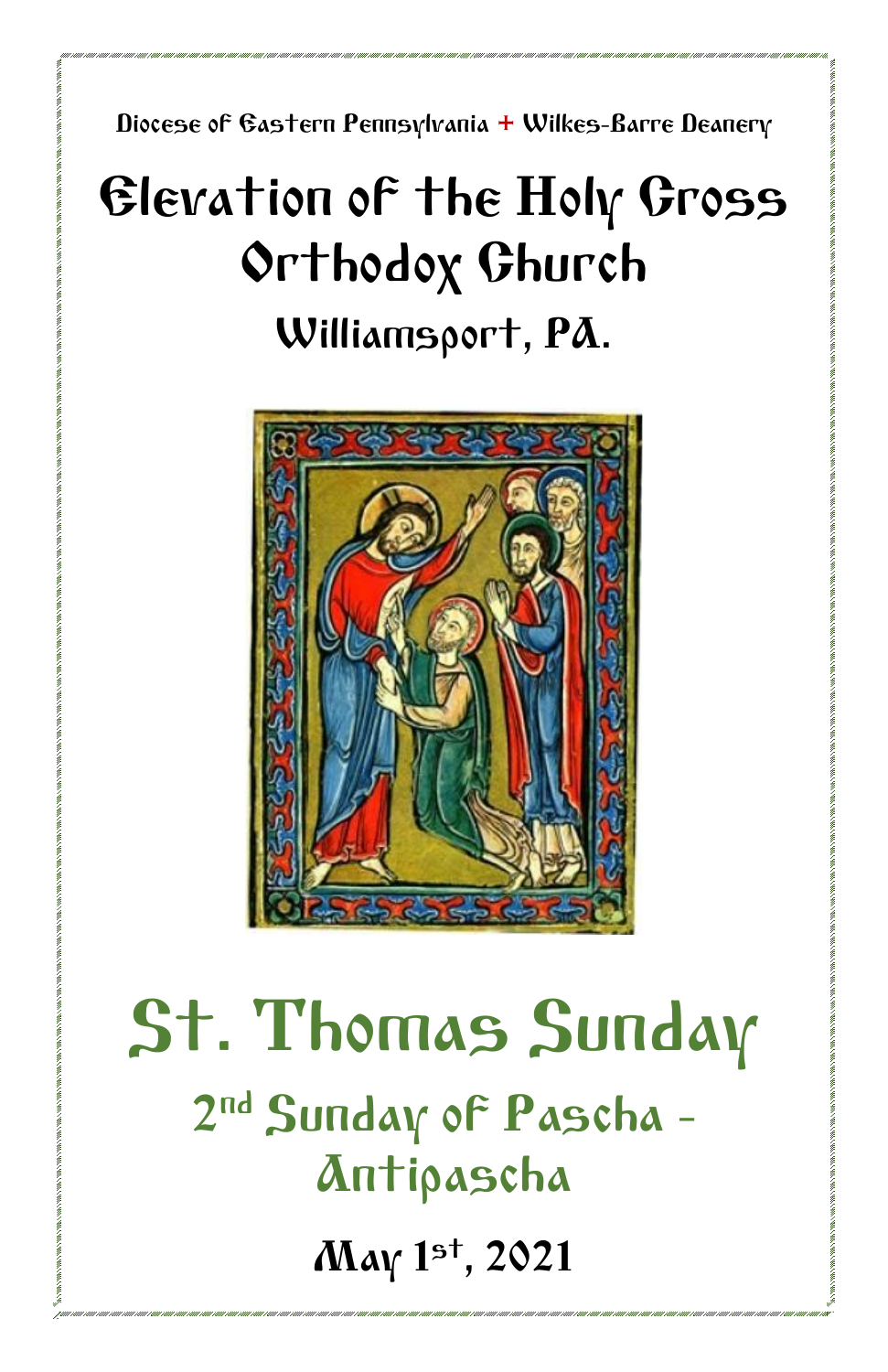### Elevation of the Holy Cross Orthodox Church

1725 Holy Cross Ln Williamsport, Pennsylvania 17701-2749 www.holycrosswilliamsport.org

Rev. Fr. Seraphim Reynolds, Pastor Office: 570.322.3020 (c) 717.576.3503 Email: priestseraphim@protonmail.com

*Today's Scripture Readings: Epistle: Acts 5:12-20 Gospel: St. John 20:19-31*

## *CHRIST IS RISEN! INDEED HE IS RISEN! Christos Voskrese! Voistinu Voskrese! Christos Anesti! Alithos Anesti!*

#### *A festive welcome to everyone, and especially to our visitors this morning! Please join us for some fellowship after in the Parish Hall!*

#### **Services, Events & Announcements**

+ *Compline & Adult Ed – Wednesday May 4 th @ 5:30pm*

+ *Great Vespers – Saturday May 7 th @ 5pm*

+ *Sunday of the Holy Myrrhbearers – Divine Liturgy – Mother's Day - May 8 th @ 10am (Hours @ 9:40) Fellowship following*

+ **3 rd Official Announcement – Special Parish Meeting – May 1st, after Fellowship Hour**

#### *Our Giving – PASCHA 2022*

Tithes/Offerings - \$281.00 Candle Offerings – \$201.00 PASCHA Gifts - \$1,290.00 Love Offerings – \$40.00 / Flower Offerings - \$150.00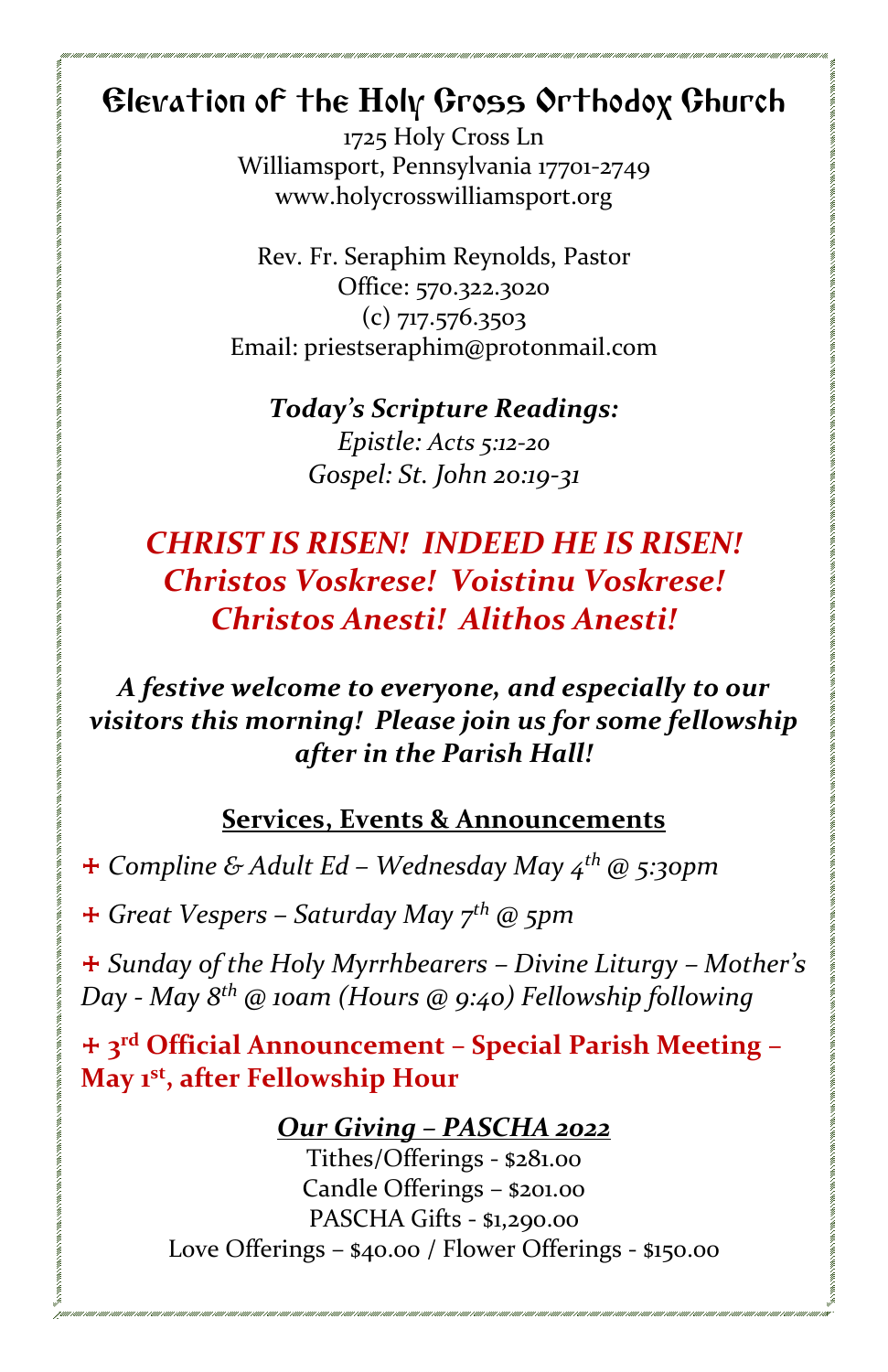*Regarding Holy Communion***:** Only those faithful who are Orthodox Christians and have **properly prepared themselves** by **fasting, prayer [i.e.,** *Prayers Before Communion***], recent confession**, and who were *at least present for the reading of the Epistle and Gospel* should approach to receive the Holy Eucharist. *We should all be at peace with each other too*. If you have any questions about Communion, please see Fr. Seraphim.

*From your Pastor***:** Christ Is Risen! Indeed He Is Risen! I pray that you and your families are still basking in the joy of Pascha! I want to thank everyone who had a part in all the preparations for Great Lent, Holy Week and Pascha. It was all incredibly beautiful! Glory Be to God! *Love in Christ,* + *Fr. Seraphim*

"O Lord, what filth is in me! Along came the thought that so-and-so insulted me, and this thought will not abandon me.... After that, I heard about the war in such-and-such a country and the injustice that is being carried out there. And again my thoughts will not leave me in peace, and I begin stating my opinion. All of a sudden my peace is shattered—I have begun to pass judgment...." We must leave everything to the Lord. He will take care of everything in the world. Our thoughts should not become involved in these worldly matters."

Elder Thaddeus of Vitovnica

Our Thoughts Determine Our Lives: The Life and Teachings of Elder Thaddeus of Vitovnica p.200

"...you must watch your heart, must be kind, and refrain from irritability and movements of self-love, from attachments to earthly